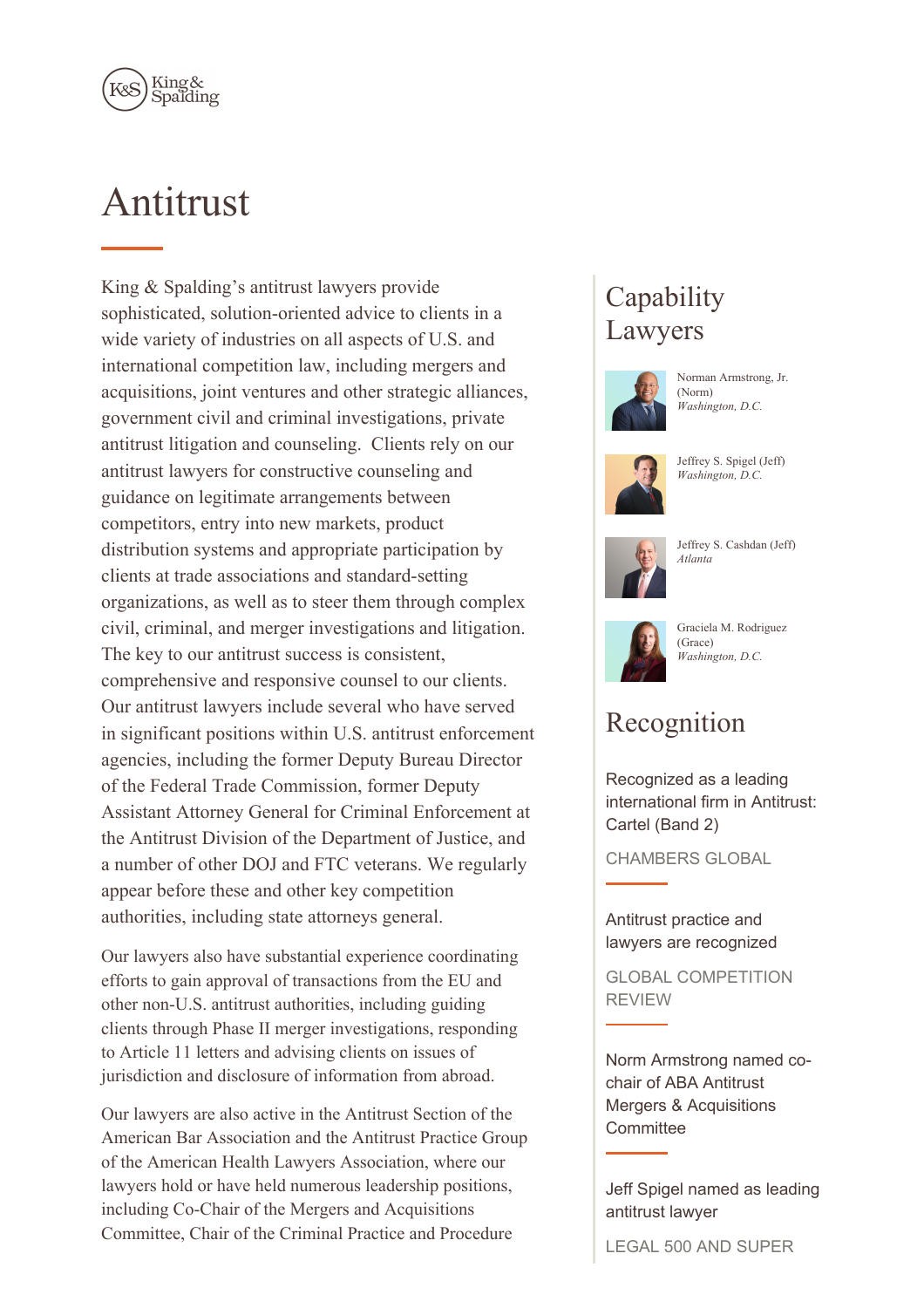Committee, and Vice-Chair of the Cartel and Criminal Practice Committee.

Cases & Deals *February 23, 2022* Global Clean Energy Holdings, Inc. Receives Funding from ExxonMobil to Advance Renewable Diesel Production and Camelina Expansion

*September 27, 2021* Kraton Corporation to be acquired by DL Chemical

King & Spalding Trial Team Earns \$84.9M Jury Verdict on Behalf of BASF

#### [VIEW](https://www.kslaw.com/news-and-insights?capability_id=1&locale=en&post_category_id=1&post_type=0) ALL

#### Insights

#### CLIENT ALERT

*May 19, 2022* European Commission Adopts New Rules on Vertical **Agreements** 

#### CLIENT ALERT

*May 12, 2022* Moroccan Competition Authority Imposes Its First Gun Jumping Fine

#### **NEWSLETTER**

*April 18, 2022* Health Headlines– April 18, 2022

#### [VIEW](https://www.kslaw.com/news-and-insights?capability_id=1&locale=en&post_type=2) ALL

### Events

WEBINAR *June 29, 2022* Food & Beverage: 2022 Mid-Year Transactional Review with King & Spalding and Goldman Sachs

#### SPEAKING ENGAGEMENT

*June 2, 2022* Norm Armstrong to Speak at ABA's Antitrust in Healthcare **Conference** 

#### SPEAKING ENGAGEMENT

*April 5, 2022* Norm Armstrong to Speak at ABA Antitrust Section's Spring Meeting

#### [VIEW](https://www.kslaw.com/news-and-insights?capability_id=1&locale=en&post_type=1) ALL

News IN THE NEWS *June 9, 2022*

#### LAYWERS

Jeff Spigel named one of the "Outstanding Healthcare Antitrust Lawyers" in the United States

NIGHTINGALE HEALTHCARE NEWS

Grace Rodriguez recognized as leading antitrust lawyer

CHAMBERS USA

Jeff Cashdan consistently ranked in the top tier of antitrust lawyers

CHAMBERS USA

Jeff Cashdan selected among the world's Who's Who of Competition Lawyers & Economists

GLOBAL COMPETITION REVIEW